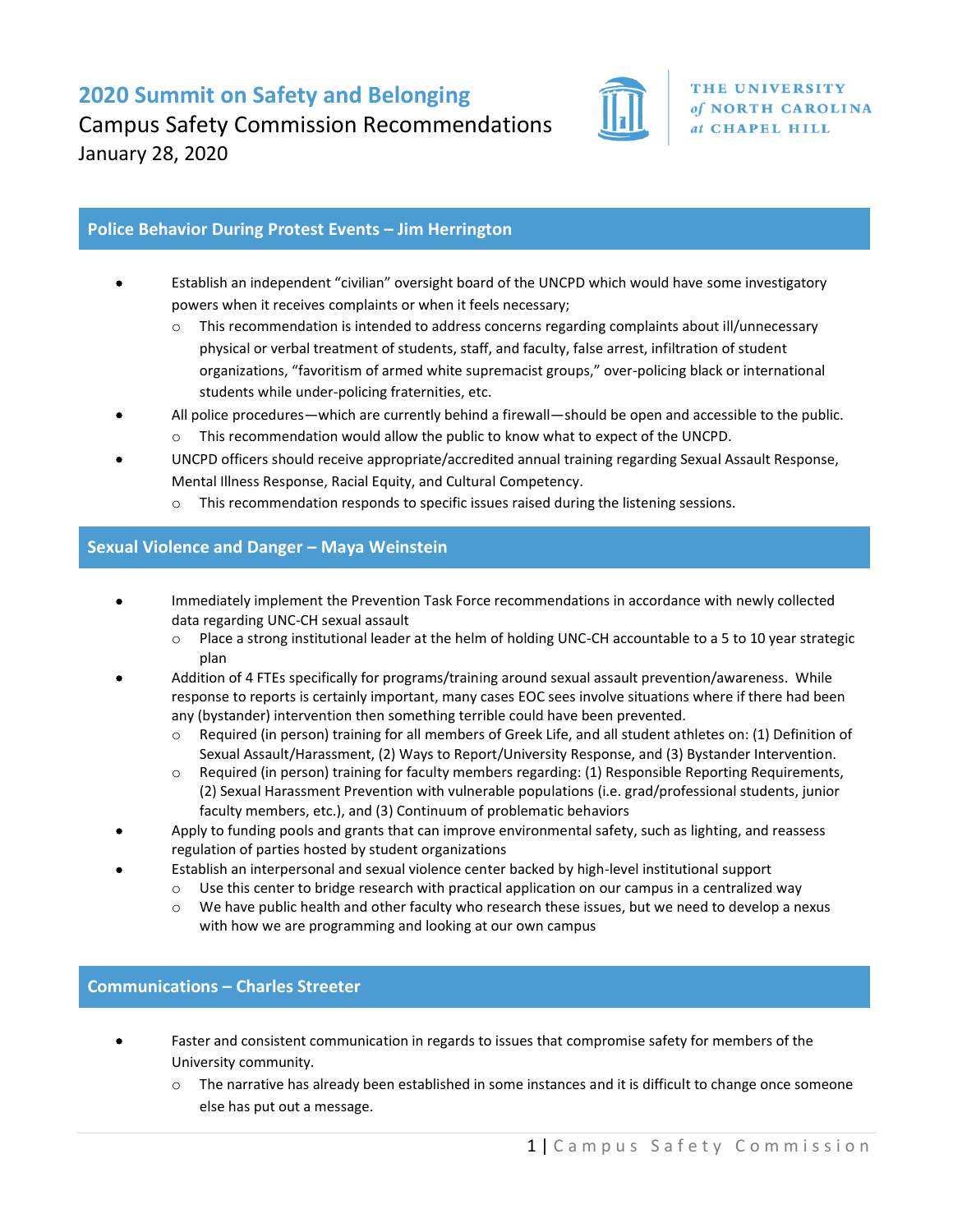- o Students have taken it upon themselves to establish an unofficial channel of communication to alert others about groups visiting campus.
- Change the membership of the Alert Carolina advisory board to include an undergraduate, graduate, a member of the Employee Forum, a member of the Faculty Council.
	- o Inclusion of different voices from different groups will help bring ideas and perspectives which should help fill-in gaps.
- Expand the parameters of Alert Carolina to send out notifications when there are polarizing groups planning to come to campus.
	- o Make better use of social media and texting to get information out to members of the University
	- $\circ$  LiveSafe geofencing is not something just for social media, it can also be used to send alerts and notifications. However, there are discussions to be had with members of the University community who believe geofencing is being used to monitor.
- In-person engagement with specific student organizations because emails and text messages are simply not enough.
	- o Training- on-going and in-person training around safety that would include:
	- o AlertCarolina and LiveSafe
	- o Active Shooter
	- o How to provide support to others who feel unsafe
	- o What to do in other emergencies

# **Physical Safety – Eric Muller**

- Engage in a once-a-semester lighting walk (inclusive of police, chancellor, facilities, students, student affairs, EOC/HR) to review opportunities to increase lighting in potentially hazardous areas.
- In partnership with Chapel Hill Transit, provide or improve training of bus drivers to recognize potential safety concerns or interpersonal violence indicators and what to do in response
- Create a rideshare credit/reimbursement (e.g. uber, zipride, lyft) program that allows students or staff that need transportation assistance (beyond the availability of Chapel Hill Transit) and for safety reasons.
- Consider expandin[g SafeWalk](https://safewalk.unc.edu/) so that the operational hours cover weekends, as well. Ensure the program has diverse representation.
- Create clearer markings of where the campus's prohibition on weapon possession begin along Franklin Street and other thoroughfares.
- Work more effectively with Chapel Hill Police Department to disseminate clear information about the CHPD's enforcement policies for investigating weapons possession offenses adjacent to campus.

# **Anti-Racist Activism – De'Ivyion Drew**

- The University should have faculty members conducting research and teaching about the dangers of far-right extremism
- Revise or abolish the Honor Court, given its issues with retaliation noted by the US Department of Education and its history of disproportionate targeting of marginalized students.
- Provide unlimited psychological services for students dealing with the mental health aspects of their involvement with anti-racist activity, including death threats, police brutality, and other traumas.
- Restore funding to the UNC Center for Civil Rights